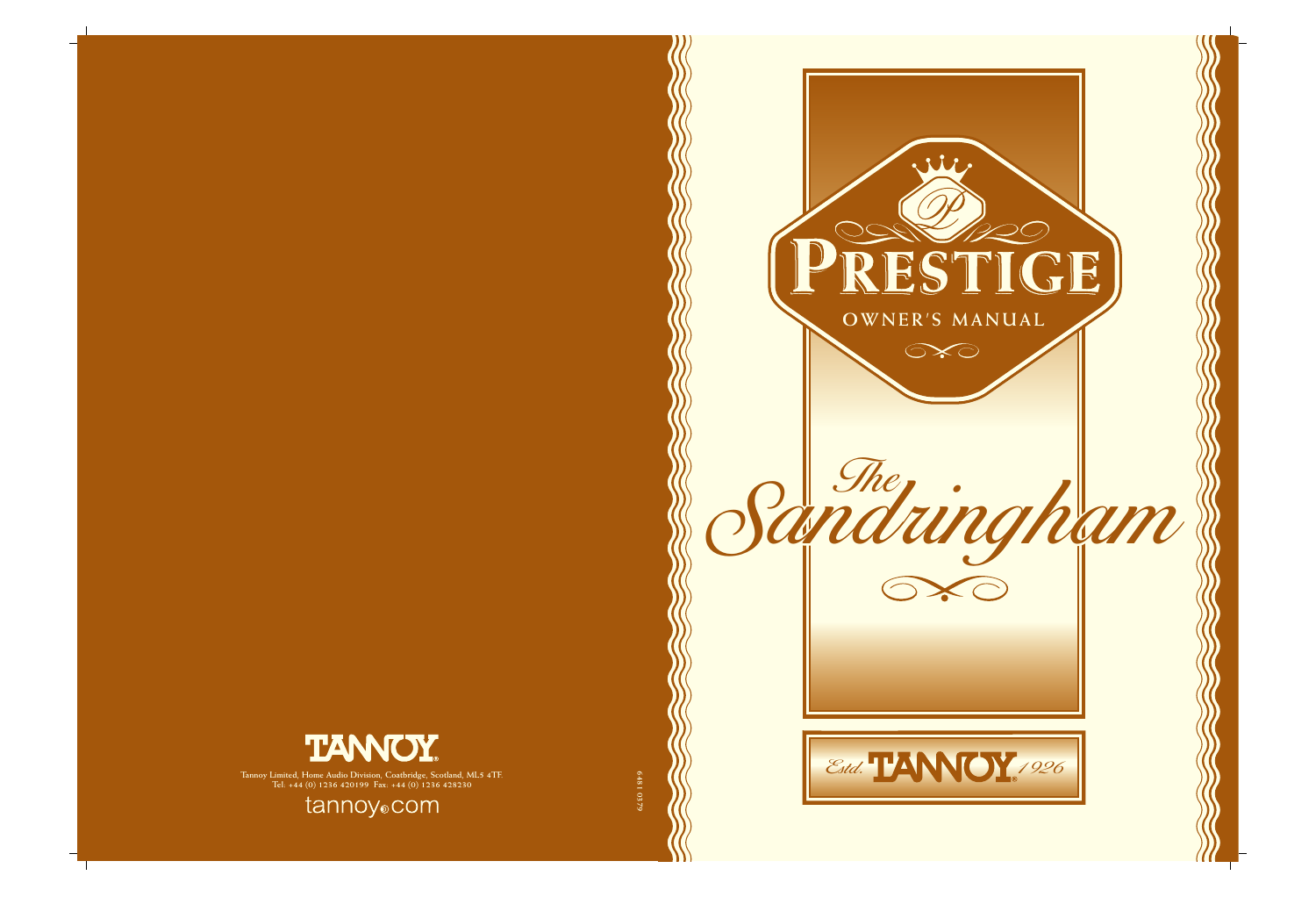## Tannoy - A Short History

In the early days of broadcasting radio sets needed both low and high voltage DC power and this had to be supplied by batteries. The lead acid batteries commonly used in the radio equipment of the time therefore needed regular recharging.



In London, in 1926, Guy R. Fountain perfected a new type of electrical rectifier with the aim of designing a charger more suitable for use in the home. His rectifier consisted of two dissimilar metals held in a

special electrolyte solution; one was Tantalum and the other an alloy of Lead. So successful was this invention that Guy Fountain founded a British company by the name of Tannoy, a contraction of the words 'Tantalum' and 'Alloy', and this brand name soon became internationally renowned and highly regarded in all aspects of sound reproduction.

Early experiments with moving coil loudspeakers with DC energised magnets proved to be the company's first foray into the field of loudspeaker technology. A discrete two-way loudspeaker system followed in 1933 and shortly after a range of microphones and loudspeakers capable of high power handling. These developments led the company to become world famous in the field of public address and sound distribution, with countless prestigious installations completed in subsequent decades. So much so that the Oxford English Dictionary adopted the word Tannoy as the generic term for a PA system.

Tannoy has always been at the forefront of the communications revolution, developing its own equipment and production technology. The company has built up a fund of knowledge and experience, which has proved invaluable in the development of loudspeakers for an exceptionally wide range of applications. The famous Tannoy Dual Concentric™ loudspeaker driver principle was created and developed under Guy Fountain's direction in the late 1940's. It is still highly regarded by music enthusiasts, recording facilities and broadcast studios, worldwide due to its unique point source dispersion properties. Due to the complex design, where the high frequency unit is mounted behind, and concentrically with, the low frequency unit, the low and high frequencies are fully integrated at source. It is this feature that gives the Dual Concentric™ driver such unique sound reproduction qualities.

Guy Fountain retired (text out) in 1974 but the Tannoy Company maintains his philosophy and, as such, remains dedicated to the accurate and realistic reproduction of music for those enthusiasts and audio professionals around the world.

The Tannoy Research and Development team has continued to refine the innovative Dual Concentric™ principle. Using the latest design and material technologies, with sophisticated circuit techniques in crossover design; Tannoy has produced **2** a loudspeaker system with superb reproductive capabilities and exceptionally wide dynamic range.

TheSandringham

#### Initial Positioning

Locate the loudspeakers so that the favourite listening position is approximately 15° from the axes of the cabinets. The axes of both cabinets should intersect at a point slightly in front of the listening position. Remember that the proximity of the loudspeakers to walls and corners will affect the sound. Some experimentation will probably be needed to fine-tune the stereo image depth and low frequency sound quality. Close-to-wall positions - and room corners more so - have the effect of increasing very low frequency sound energy. Reflective adjacent walls may upset the stereo image by causing unwanted reflections.

The loudspeakers are designed to be used at least 1m from any sidewall or reflective surface and at least 0.5m away from a rear wall. Only in this position will their exceptional stereo image depth capabilities be realised.

Holes are provided in the base of the speakers for down-spikes that give maximum stability, these special floor coupling spikes are provided in the accessory pack and these should be screwed into the base of the loudspeakers, taking care not to over-tighten them. When the loudspeaker is installed in its upright position, the spikes should pass between the weave of your carpet to contact the floor beneath. Adjust the spikes for maximum stability.

For polished wooden floors, hard nylon self-levelling 'ball-and-cup' feet are provided.

#### Unpacking Instructions

Unfasten the bottom of the carton and remove all staples. Fold the end leaves out of the way and remove the packing tray to reveal the plinth and bottom of the loudspeaker cabinet. Locate and remove from the carton the accessories pack. Turn the carton and loudspeaker over so that the cabinet now stands on the floor inside the carton. Lift the carton upwards to reveal the loudspeaker.

Examine all packing material and inspect the carton for signs of external damage. If there is evidence of excessive mishandling in transit, resulting in damage to the loudspeaker, inform the carrier and supplier immediately. Always keep the packing in such circumstances for subsequent examination.

Tannoy strongly suggests that you store the complete packaging set for possible future use.

#### The Sandringham

In combining the best of traditional crafts with the latest production and design skills Tannoy presents the Sandringham loudspeaker. The Sandringham embodies the Tannoy philosophy. Cabinets in selected hardwoods are hand finished and polished to a standard that is unsurpassed.

The Sandringham employs the latest 200mm (8") Dual Concentric™. This high performance driver is installed in a braced birch-ply and particleboard cabinet with hardwood veneers and solid wooden mouldings. High purity van den Hul wiring is used throughout. Low frequency alignment is through the Tannoy Distributed Port System (DPS). The specially designed twin-roll impregnated fabric surround used on the drive unit's cone ensures midrange purity combined with tight, controlled bass.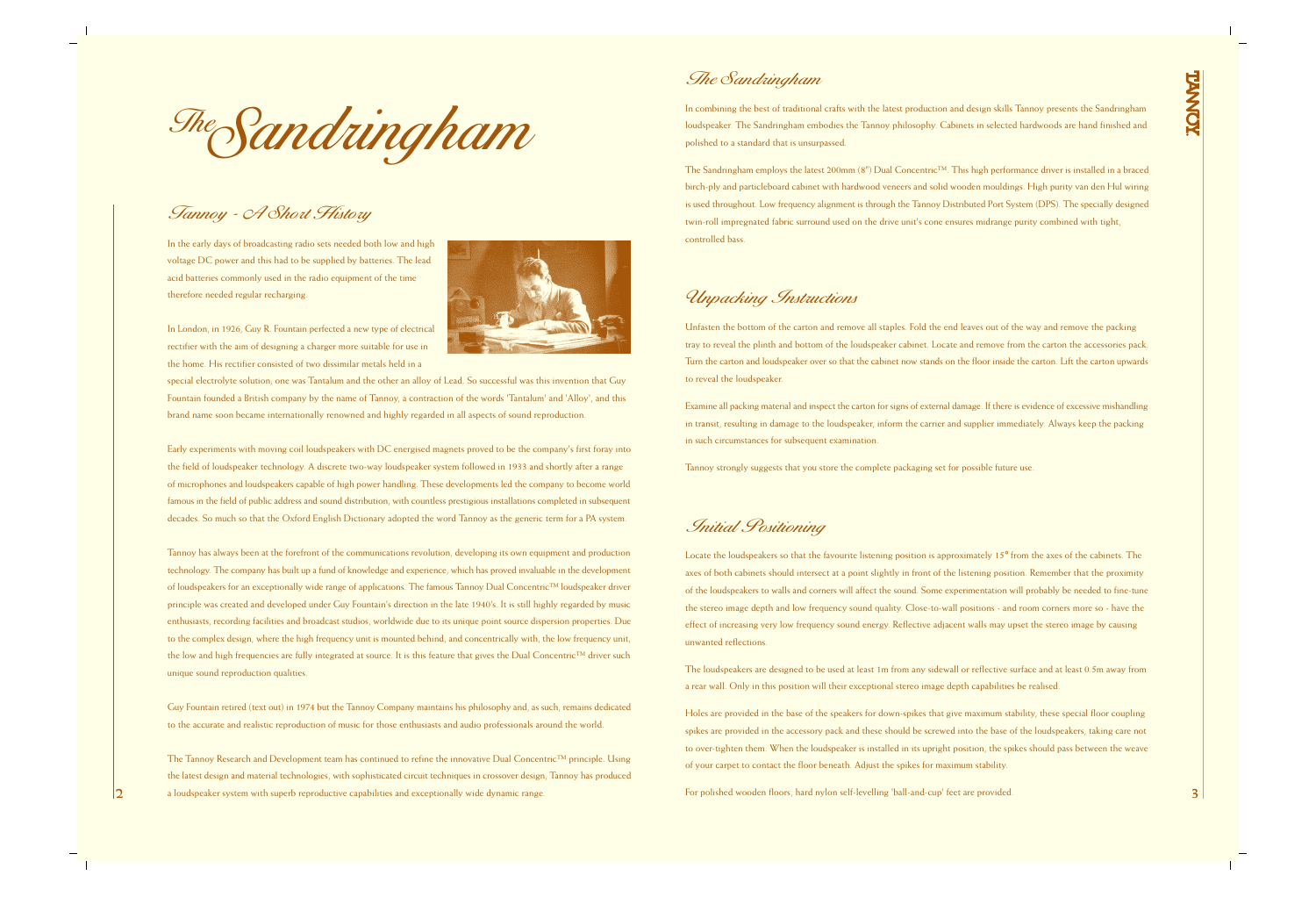**4**

- 
- 

In order to take advantage of the driver earthing feature within the Prestige range and to optimise performance further, use a shielded or screened loudspeaker cable. The screening termination should be connected to the earth or 'ground' (green) terminal on the loudspeaker and to the ground or earth connection on the amplifier. Alternatively if you are not using a screened loudspeaker cable but wish to utilise the earthing facility, run a single cable between the earth or 'ground' (green) terminal on the loudspeaker to the earth (ground) connection on the amplifier.

### Connection in Single Wire Mode (See fig. 2)

Terminal Panel and Connection of Earth or 'Ground' Lead (See figs. 1, 2, 3 and 4)

Connect the pair of link cables supplied in the accessory kit to each loudspeaker terminal panel as follows:

- Starting with the red (positive) lead, loosen the locking pin which passes through the plug by turning the plastic head of the locking pin one full anti-clockwise rotation.
- The 'unlocked' plug can now be inserted into the red (positive) low frequency (LF) terminal on the loudspeaker.
- Tighten the plug by turning the locking pin clockwise until finger-tight.
- The spade connection at the other end of the lead should be connected to the red (positive) high frequency (HF) terminal on the loudspeaker. To do this, loosen the terminal nut sufficiently to allow insertion of the spade connector and then re-tighten the terminal nut finger-tight.
- Repeat this operation for the black (negative) HF and LF terminals
- Repeat the whole operation for the other loudspeaker

For optimum performance in single wire mode, loudspeaker cable connections from the amplifier should now be made to the high frequency (HF) terminals of the loudspeaker:

An 80 dB dynamic range corresponds to voltages of between 50 Volt and 0.005 Volt at the loudspeaker terminals or equivalent currents of between 0.0006 and 6 Amp. This is a truly wide range of electrical signals to pass down one cable without some interactions causing a loss of resolution in the very small signals.

- The positive (plus) terminal on the amplifier left channel (marked + or coloured red) must be connected to the positive HF terminal on the left speaker. The left speaker is the one on the left as you look at the stereo pair from your listening position.
- The negative (minus) terminal on the amplifier left channel (marked or coloured black) must be connected to the negative HF terminal on the left speaker.
- Repeat this connection process for the right speaker. Remember that the positive (+ or red) on the amplifier must be connected to the positive (+ or red) on the speaker and the negative (- or black) to negative.

When electricity passes down a wire or cable, what goes in at one end is unfortunately different from what comes out at the other. The degree of loss or modification of a signal depends on the physical characteristics of the cable and the nature of the signal. Heavy electrical currents flowing down thin conductors cause heating effects. Very high frequency signals passing along conductors or cables of certain lengths cause electromagnetic radiation effects (aerials). Electrical cables are selected for minimum loss and maximum information resolution considering the type of electrical signals they are designed to carry.

Select a signal source, such as a CD player; switch on the amplifier and slowly turn up the volume control to check that both loudspeakers are reproducing bass and treble information.

# Connection in Bi-Wire Mode (See fig. 3)

#### Amplifier Connections

Always use the best quality of cable available within your budget. High quality audio signals passing from the amplifier to the loudspeaker are unusual in their demands on the cable. Wide dynamic range and frequency bandwidth information has to coexist with the ability to transmit peak currents of at least 10amps, without incurring any loss or signal impairment. This explains why the sound quality of the information reproduced by the loudspeakers is so dependant on the physical properties of the cables connecting them to the amplifier.

We would recommend that you always keep the cable runs the same length for each speaker.

Remember, cable construction can affect the sound quality so be prepared to experiment to find a cable that suits your ear and audio system.

## Cable Choice

Loudspeakers need power signals to produce acoustic energy when reproducing music. The range of electrical currents passing down the cable from the amplifier to the loudspeaker is very wide. In decibel terms this is called the dynamic range. Modern loudspeakers are capable of resolving a dynamic range of at least 80 dB with a suitable power amplifier.

A good solution to the problem is to 'Bi-Wire' the loudspeakers to the amplifier. This means providing two separate sets of cables from the power amplifier to each loudspeaker and dividing the electrical signals into high current, 'slow' signals and light current, 'fast' signals. Of course, the loudspeaker must be fitted with two pairs of terminals to take the two sets of cables; your Tannoy loudspeakers are of course equipped for just this type of connection.

Please note in bi-wire mode that the link leads, which are supplied in the accessory pack, should NOT be fitted.

- Be sure that the amplifier is switched OFF and then prepare the two sets of cabling for each 'side' of the system separately. Measure and cut four lengths of cable, two per speaker. Label two of the cable lengths Left LF and Left HF (low frequency and high frequency) then repeat this process for the right pair.
- If your amplifier is not equipped with separate output terminals for bass and treble information then, at the amplifier end of the cables, twist the Left LF+ (positive) and the Left HF+ (positive) together. Connect these to the amplifier Left channel positive terminal marked + (plus) or coloured red. Twist the Left LF- (negative) and the HF- (negative) cables together and connect them to the amplifier Left channel negative terminal marked - (minus) or coloured black.

At the loudspeaker end connect the cables labelled Left LF+ and Left LF- to the left hand loudspeaker LF terminals, ensuring that you note the polarity markings on the cable sheathing. Then proceed to connect the Left HF+ and Left HF- to the HF terminals on the same loudspeaker.

- Repeat this process to connect the right hand loudspeaker to the amplifier right channel output, once again ensuring that polarity is correct throughout.
- Switch the amplifier on with the volume control set at its lowest setting. Select a favourite source and slowly turn up the volume to a low level. Check that bass and treble information is being reproduced from both speakers - if not, switch off the amplifier and recheck the connections.

Bi-Wiring Theory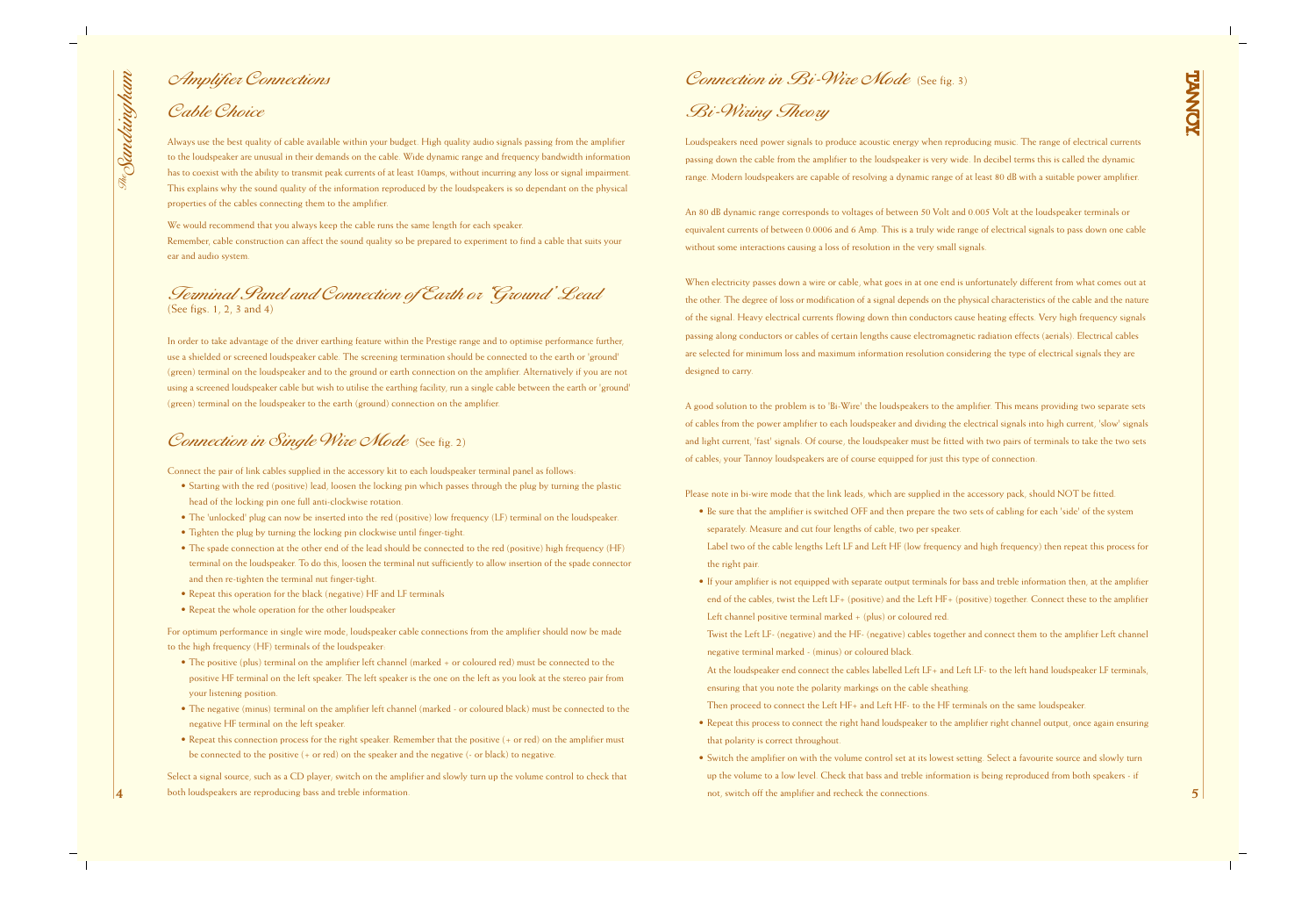### Bi-*Amping* (See fig. 4)

Bi-Amping extends the principle of bi-wiring one stage further. In this connection option separate power amplifiers are used for bass and treble signals in each loudspeaker. Four mono (or two stereo) amplifiers of the same type are required for a stereo pair of loudspeakers. Ensure that the cable links between the loudspeaker terminals are removed and that correct polarity is maintained throughout.

If two stereo amplifiers are used, it is recommended that one amplifier supply bass information to left and right loudspeakers and the other, the treble information.

It is essential that the coupling link cables between the loudspeaker terminals be removed. Avoid potential damage to your amplifier - ensure that all connections are secure and the polarity is correct in all wiring.

#### Grille Removal

Special acoustically transparent cloth is used in the grilles. However, for ultimate fidelity the enthusiast will find it is best to use these loudspeakers with their grilles removed during listening.

Unscrew the grille removal knob from the rear of the cabinet, and screw into the hole in the bottom of the grille. Using this knob, pull the bottom of the grille away from the cabinet; the grille will drop down from its upper location. Take care not to damage the wooden lower part of the cabinet. To replace the grille engage the top of the grille into the slot in the cabinet and push the grill into the recess. Apply slight pressure to the bottom, until the grille clicks in place.

Loudspeaker System Adjustment (See fig. 5)

The low frequency section of the Dual Concentric<sup>™</sup> driver has exceptional power handling and dynamic range. The low frequency cone piston is produced from selected paper pulp. This is specially treated to absorb internal resonance modes

Each loudspeaker is fitted with a control panel located on the front baffle beneath the detachable grille. This high current switch block, labelled TREBLE ENERGY, is used to compensate for the varied acoustic characteristics of listening rooms. The control should be adjusted with the amplifier tone controls in the 'flat' or uncompensated position and each loudspeaker should be adjusted individually. Fully rotating the amplifier balance control, to select first one loudspeaker and then the other, is the easiest way to do this.

There are three positions provided on the energy control, which has a shelving effect over the 1kHz to 20kHz frequency band. The flattest, most linear response from the loudspeaker will be obtained with the control set at the LEVEL position, and this position should be used for initial listening tests.

If the overall quality of the high frequency sound seems too prominent the –1.5 position should be tried. If the sound appears subdued in the treble region +1.5 setting may be preferred.

One of the unique advantages of the Tannoy Dual Concentric™ principle is that the low and high frequency sound radiation is generated on the same axis. The high frequency unit is mounted behind, and concentrically with, the low frequency unit. High frequency sound radiates from the centre of the low frequency unit through a carefully designed high frequency exponential horn. Low and high frequencies are therefore fully integrated at source. It is this feature that gives the Dual Concentric™ driver such unique sound reproduction qualities.

Remember the change that can be made by moving the energy control from one position to another is subtle. It may not easily be heard if the programme material has very little content in the frequency band under consideration. Choose a well-balanced piece of music with a full spectrum of sound. The correct setting will be found when the loudspeakers are no longer evident and only the musical performance is heard.

#### Running in

Like all loudspeakers, the drive unit in your Tannoy Kensington requires a while to reach optimum performance, as the stresses in the materials relax - especially in the suspension system. For this reason, it is beneficial to run the system at fairly high levels at normal room temperature, for approximately 20 hours to achieve best results.

### Tannoy Dual Concentric™ Drive Unit

### The Low Frequency Section

The twin roll fabric surround is also damped and shaped correctly to terminate the moving cone and provide optimum compliance and linearity at large excursions. The cone piston is driven by a high power motor system consisting of a fourlayer coil suspended in a precision magnetic air gap. The coil is wound with a special high temperature adhesive system and individually cured to ensure reliable operation at high peak power inputs. The shape of the low frequency cone is arranged to provide optimum dispersion of audio frequencies at both the high and low ends of the spectrum. The cone flare continues the high frequency horn profile to ensure a smooth transition at the crossover point.

The High Frequency Section

The high frequency driver consists of a wide dynamic range compression unit giving superb transient performance with a smooth uncoloured response. The compression unit feeds acoustic power through a Tulip Waveguide phase compensating device to the throat of the low frequency horn. This horn provides an acoustic impedance transformation to match the compression unit radiation into the listening environment.

An anodised aluminium alloy diaphragm, formed by a specially developed process, produces a piston with a very high stiffness to mass ratio. Optimum molecular grain structure gives long-term durability. A very low mass precision copper coil provides the driving force for the diaphragm.

The response of the compression horn driver extends two full octaves below the crossover frequency to eliminate colourations that can arise through operation over the fundamental resonance region.

There are other significant benefits. The high frequency unit does not obstruct the low frequency unit in any way (a unique feature when compared with other so called coaxial systems). Polar dispersion of sound is symmetrical in both horizontal and vertical planes. By careful crossover network design the virtual acoustic sources of the high and low frequency units can be made to occupy the same point on the axis. Therefore the total sound appears to emanate from a single point source located slightly behind the drive unit. This means that the loudspeakers, when fed from a high quality stereo source, can recreate a full and accurate stereo image.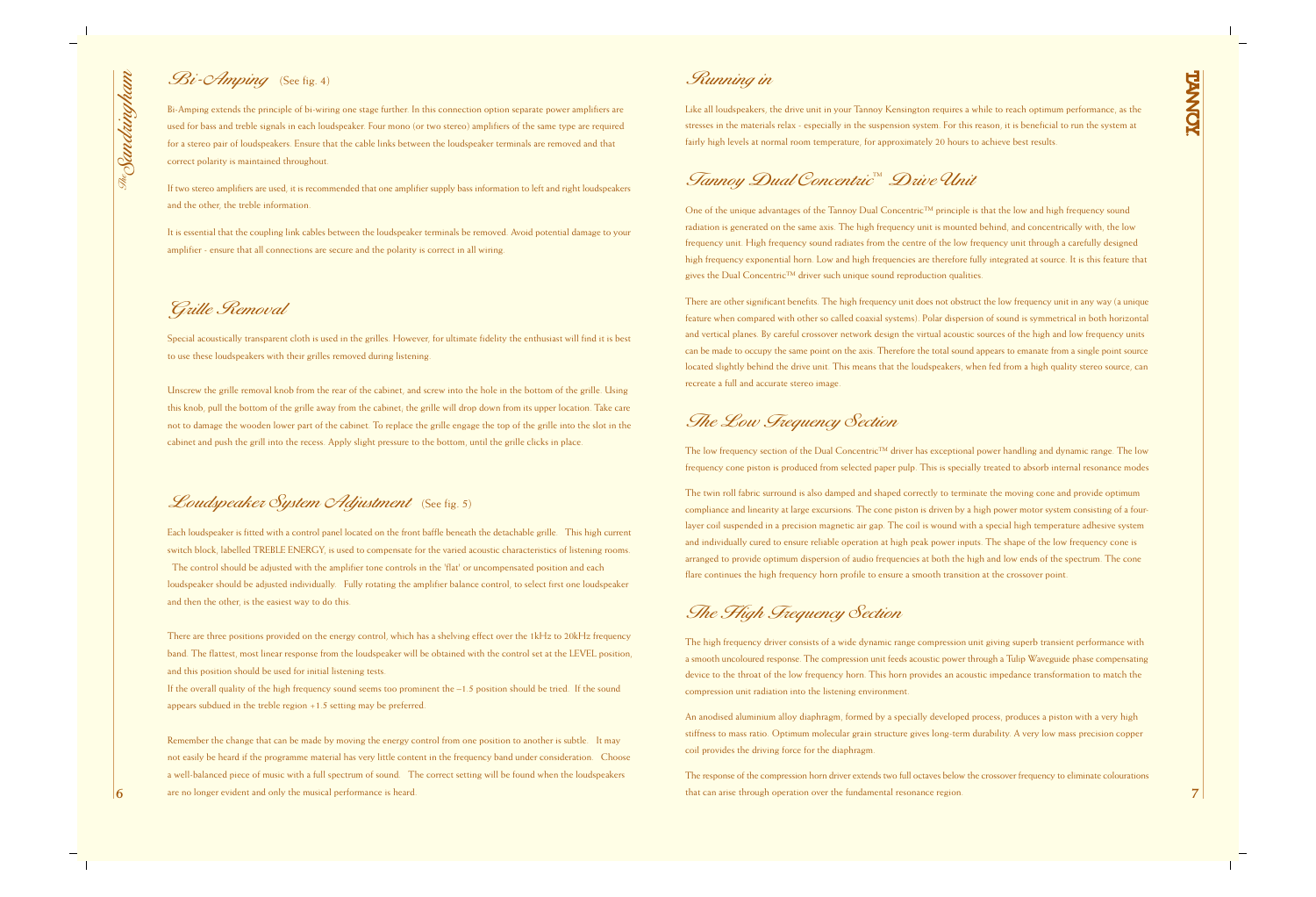

## A Note on Auditory Perception

Our hearing mechanism locates natural sound sources with great accuracy by using the naturally occurring phase differences (or arrival times) at middle frequencies, and intensity differences at higher frequencies, between each of our ears. Naturally occurring sounds pass through the air to the ears at constant speed (345 metres/second or 1132 feet/second). All frequencies travel at the same speed and therefore a frequency independent time delay is associated with the distances involved. (The familiar time delay between a flash of lightning and the associated clap of thunder is an example). Human hearing relies on the constant nature of the time delay with the intensity to locate natural sounds accurately. A pair of Tannoy Prestige loudspeakers can uniquely reconstruct stereo images and provide excellent localisation of recorded sounds. The Tannoy Dual Concentric<sup>™</sup> driver principle ensures that the source of sound at high frequencies is on the same axis as the source of sound at low frequencies.

The careful design of crossover network complements the drive unit to provide a coincident sound source at frequencies where the human ear derives phase information for localisation. The loudspeaker system exhibits a time delay response that is in essence independent of reproduced frequencies. In addition, the amplitude (or intensity) response is linear, smooth and consistent. This provides the correct intensity of information to recreate the original sound stage.

#### Care of the Cabinet

The cabinet is constructed from carefully selected solid hardwood and veneers that have been hand finished to exacting standards. The wood should only be cleaned with a dry cloth or with a light application of quality non-silicone furniture polish, taking care not to get polish on the grille cloth.

In common with all solid wood furniture, exposure to extremes of heat, cold and varying humidity will cause the wood to ease slightly. Therefore it is recommended that the loudspeaker is protected from environmental extremes to guard against any such occurrence. Any wood will change colour when subjected to the UV content of ambient light. Light veneer will darken appreciably to a rich natural patina, while dark wood may lighten.

#### The Crossover Network

During the design of the crossover network the acoustic, mechanical and electrical interactions of the high and low frequency sections have been fully analysed. The crossover is therefore an integral part of the design of the system. The crossover network provides complex equalisation in both amplitude and phase for each section and fully integrates the response at the crossover point. All components are high precision, low-loss and thermally stable. Quality, low-loss polypropylene capacitors are used. Air-cored inductors avoid saturation effects.

All components in the crossover network are hard wired to eliminate unwanted metal-to-metal contact and ensure freedom from vibration. The components are laid out to minimise inter component coupling and are placed well away from the driver magnetic field. Top quality high purity Van den Hul wiring is used throughout.

The complementary design of crossover and drive units means that the loudspeaker system as a whole behaves as a minimum phase system over the audio band and therefore the acoustic sources of the high and low frequency sections are aligned in time and space to ensure accurate reproduction of stereo images.

Tannoy Quality

An important part of Tannoy's design philosophy is to produce loudspeakers with a level of performance beyond the most exacting specifications of contemporary source equipment.

Loudspeaker design is no longer a 'black art'. It is now possible to use computers to model designs and predict results. Comprehensive test equipment is used to pinpoint problems with cabinets or drive units; anechoic chambers help in producing accurate measurements. Both computer aided design (CAD) and sophisticated test equipment are used extensively at Tannoy, but we always remember that listening tests must be the final judge.

Tannoy follows a policy of stringent quality control procedures using sophisticated measurement facilities. Strict quality control is more easily achieved because all the loudspeakers are built in-house at the Tannoy factory in Scotland. All drive units are designed and manufactured by Tannoy. All incoming parts are thoroughly tested to ensure that they are as specified. Not only is all data computerised by CAD but rigorous testing procedures during construction ensures every loudspeaker meets or exceeds our exacting standards.

### Warranty and Sewice

#### Faultfinding

Tannoy loudspeakers are designed and manufactured to be reliable. When a fault occurs in a hi-fi system the effect is always heard through the loudspeakers although they may not be the source of the fault. It is important to trace the cause of the problem as accurately as possible. A fault heard on one source (only CD or tape for instance) is most unlikely to be a loudspeaker problem. Loudspeakers do not in themselves generate hum, hiss or rumble although high quality, widebandwidth loudspeakers may emphasise such problems.

Your Prestige loudspeakers will operate for many years without trouble provided that simple precautions are followed.

Tannoy loudspeakers are warranted against manufacturing defects in material or craftsmanship over a period of 5 years from the date of purchase. This warranty is in addition to your statutory rights as a customer. Tannoy cannot however be held responsible for failures caused by abuse, unauthorised modifications, improper operations or damage caused by faults elsewhere in your system.

Tannoy Ltd or its authorised Distributor or Service Agent will make the determination of the cause of failure based on physical inspection of the failed parts. If you suspect a problem with your loudspeakers then in the first instance discuss it with your Tannoy Dealer. The Dealer has the expertise and experience to help you troubleshoot the system and assess the situation. If you continue to have problems contact your Tannoy Distributor or Tannoy Customer Services at our Coatbridge address.

Due to our policy of continuous improvement, all specifications are subject to change without notice.

#### Caution

The high peak power handling of Tannoy loudspeakers will allow responsible use with larger amplifiers on wide dynamic range material. Take care with any amplifier, irrespective of power output, to avoid abnormal conditions such as switchon surges or output overload (clipping) that may result in peaks of power measuring greatly over the rated output.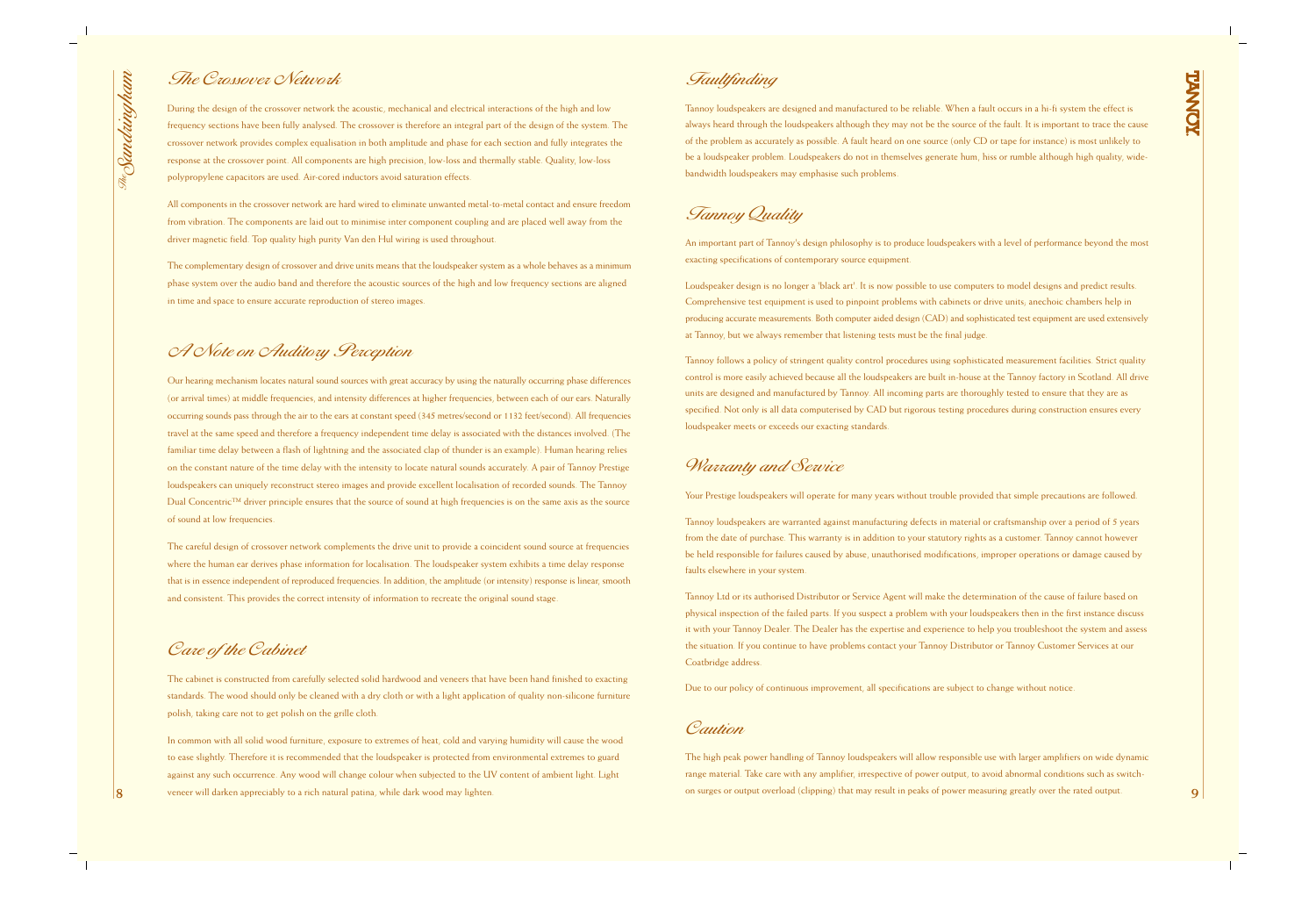

Set-up Diagrams

#### **FIGURE 1: Terminal Panel Connections**



**FIGURE 2: Single Wire Mode and Earth (Ground) Lead Connection**



#### **FIGURE 3: Bi-Wire Mode and Earth (Ground) Lead Connection**



**FIGURE 4: Bi-Amping Mode and Earth (Ground) Lead Connection**



LINK WIRES REMOVED